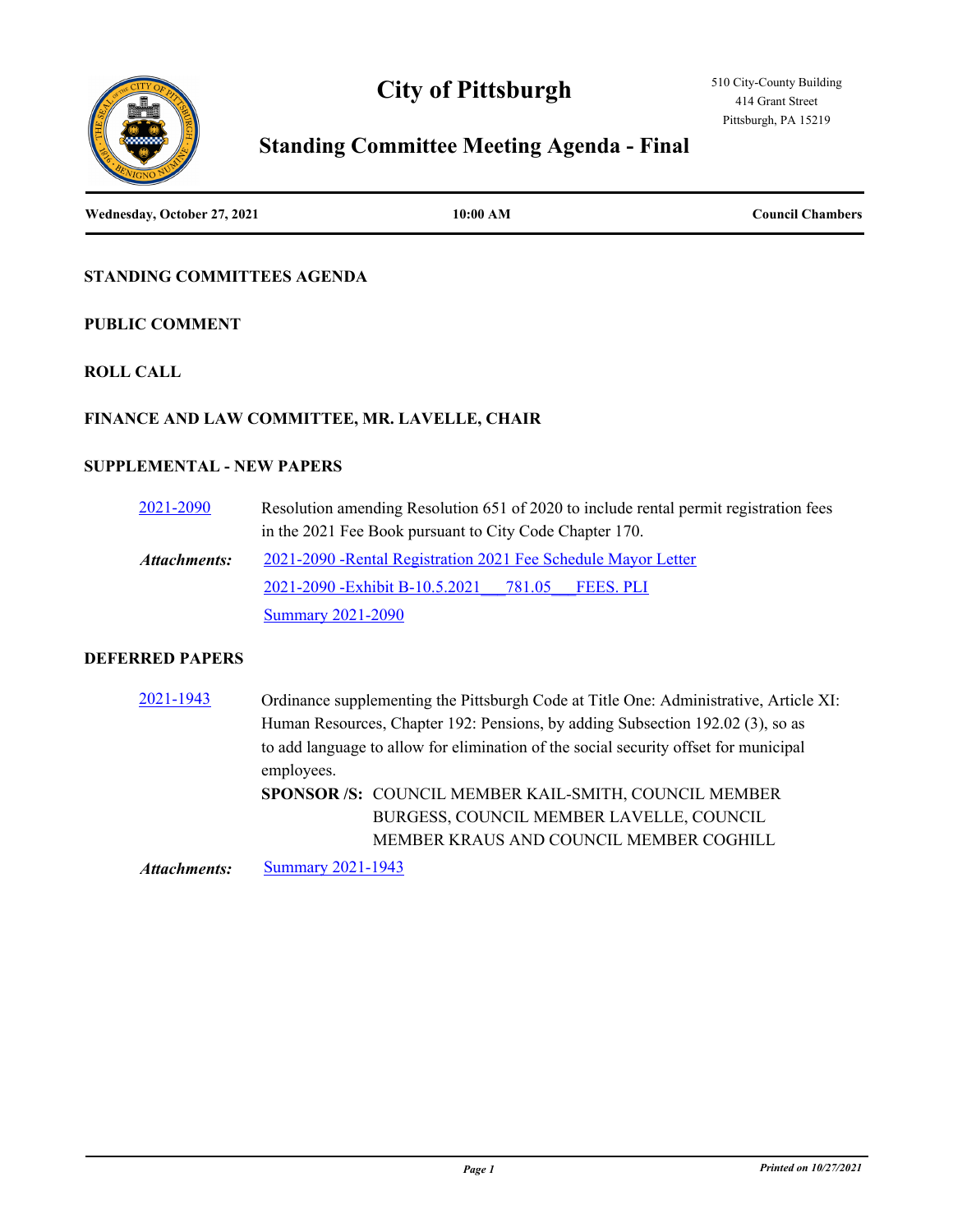| <b>Standing Committee</b>                                                                                                                                                                                                                                                                                                                                                                                                                                                                                                                                                      | <b>Standing Committee Meeting</b><br><b>Agenda - Final</b>                                                                                                                                                                                                                                                                                                                                                                                                                                                                                                                                                           | October 27, 2021 |
|--------------------------------------------------------------------------------------------------------------------------------------------------------------------------------------------------------------------------------------------------------------------------------------------------------------------------------------------------------------------------------------------------------------------------------------------------------------------------------------------------------------------------------------------------------------------------------|----------------------------------------------------------------------------------------------------------------------------------------------------------------------------------------------------------------------------------------------------------------------------------------------------------------------------------------------------------------------------------------------------------------------------------------------------------------------------------------------------------------------------------------------------------------------------------------------------------------------|------------------|
| 2021-1996<br>Resolution amending Resolution 452 of 2020, which authorized the Mayor and the<br>City Solicitor to enter into a Professional Services Agreement with DeForest,<br>Koscelnik, Yokitis & Berardinelli, Koppers Building, 30th Floor, 435 Seventh Ave.,<br>Pittsburgh, PA 15219 for professional legal services regarding ethics matters, by<br>increasing the total spend by \$25,000.00 (Twenty Five Thousand Dollars and No<br>Cents) for a new not to exceed amount of \$70,000.00 (Seventy Thousand Dollars<br>and No Cents).<br>(Executive Session Requested) |                                                                                                                                                                                                                                                                                                                                                                                                                                                                                                                                                                                                                      |                  |
| <b>Attachments:</b>                                                                                                                                                                                                                                                                                                                                                                                                                                                                                                                                                            | 2021-1996 Cover Letter-DeForest Council ltr (Ethics 2021)<br><b>Summary 2021-1996</b>                                                                                                                                                                                                                                                                                                                                                                                                                                                                                                                                |                  |
| 2021-1997                                                                                                                                                                                                                                                                                                                                                                                                                                                                                                                                                                      | Resolution amending Resolution 372 of 2020, which authorized the Mayor and the<br>City Solicitor to enter into a Professional Services Agreement with Jones Passodelis,<br>PLLC, Gulf Tower, Suite 3410, 707 Grant Street, Pittsburgh, PA 15219 for<br>professional legal services for an employment related matter before the Human<br>Relations Commission, by increasing the total spend by \$8,019.58 (Eight Thousand<br>Nineteen Dollars and Fifty Eight Cents) for a new not to exceed amount of<br>\$32,019.58 (Thirty Two Thousand Nineteen Dollars and Fifty Eight Cents).<br>(Executive Session Requested) |                  |
| <b>Attachments:</b>                                                                                                                                                                                                                                                                                                                                                                                                                                                                                                                                                            | 2021-1997 Cover Letter-Jones Passodelis Council letter (2021)<br><b>Summary 2021-1997</b>                                                                                                                                                                                                                                                                                                                                                                                                                                                                                                                            |                  |
| 2021-1998                                                                                                                                                                                                                                                                                                                                                                                                                                                                                                                                                                      | Resolution authorizing the issuance of a warrant in favor of Francisco J. Muniain, c/o<br>his attorney, Matthew S. Marquette, 4773 William Flynn Highway, Allison Park, PA<br>15101, in the amount of Thirty Thousand Dollars (\$30,000.00) relating to the full and<br>final settlement of a case filed in the Allegheny County Court of Common Pleas at<br>A.R. 20-003025.<br>(Executive Session Requested)                                                                                                                                                                                                        |                  |
| <b>Attachments:</b>                                                                                                                                                                                                                                                                                                                                                                                                                                                                                                                                                            | 2021-1998 Cover Letter-Muniain Council letter<br><b>Summary 2021-1998</b>                                                                                                                                                                                                                                                                                                                                                                                                                                                                                                                                            |                  |
| <b>NEW PAPERS</b>                                                                                                                                                                                                                                                                                                                                                                                                                                                                                                                                                              |                                                                                                                                                                                                                                                                                                                                                                                                                                                                                                                                                                                                                      |                  |
| 2021-2053                                                                                                                                                                                                                                                                                                                                                                                                                                                                                                                                                                      | Resolution authorizing, pursuant to pursuant to Ch. 210 ("Acceptance of Gifts to<br>City") of the City Code, the Mayor and the Director of the Department of Public<br>Works to accept a donation from Carnegie Mellon University in the amount of<br>TWO-HUNDRED FIFTY THOUSAND DOLLARS (\$250,000) for the design and                                                                                                                                                                                                                                                                                              |                  |

[2021-2053 Cover Letter-CMU Donation Mayor Letter \(1\)](http://pittsburgh.legistar.com/gateway.aspx?M=F&ID=fb6aa88e-e072-4377-b9c2-567513a84dad.docx) **[Summary 2021-2053](http://pittsburgh.legistar.com/gateway.aspx?M=F&ID=8fc73156-ea81-4ec5-9cfc-403d478703e1.docx)** *Attachments:*

and Lewis Playground in Hazelwood.

construction of playground improvements at Four Mile Run Playground in Greenfield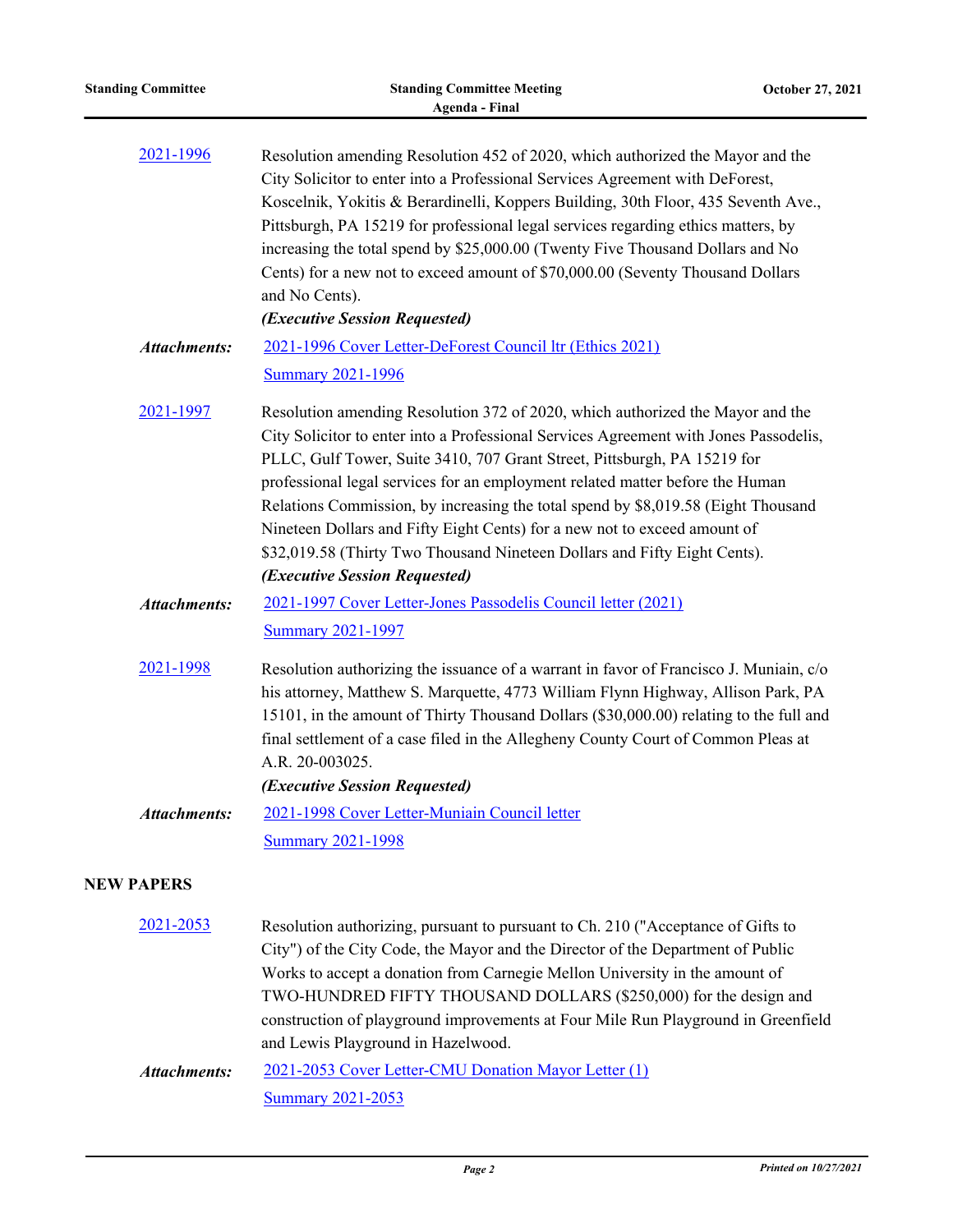| <b>Standing Committee</b> | <b>Standing Committee Meeting</b><br>Agenda - Final                                                                                                                                                                                                                                                                                         | October 27, 2021 |
|---------------------------|---------------------------------------------------------------------------------------------------------------------------------------------------------------------------------------------------------------------------------------------------------------------------------------------------------------------------------------------|------------------|
| 2021-2054                 | Resolution authorizing the issuance of a warrant in favor of Wheels, Inc. Attn:<br>Adrianna #12048, P.O. Box 5046, Des Plains, IL 600617-5046, in the amount of                                                                                                                                                                             |                  |
|                           | Six Thousand Five Hundred Twenty Six Dollars and Eighty Cents (\$6,526.80) in<br>settlement of a claim for damage to a vehicle from City of Pittsburgh Public Works<br>vehicle.                                                                                                                                                             |                  |
| Attachments:              | 2021-2054 Cover Letter-Claim No. 21C-0051 - Wheels Inc. - Council Let<br><b>Summary 2021-2054</b>                                                                                                                                                                                                                                           |                  |
| 2021-2055                 | Resolution authorizing the issuance of a warrant in favor of Charles Rhys Griffin, 3916<br>Coleman Street, Apt. 3, Pittsburgh, PA 15207, in the amount of Seven Thousand<br>Sixty Seven Dollars and No Cents (\$7,067.00) in settlement of a claim for damage to<br>a parked vehicle from a city Public Works vehicle on December 17, 2020. |                  |
| Attachments:              | 2021-2055 Cover Letter-Charles Rhys Griffin (Claim No. 21C-0073) - Co<br><b>Summary 2021-2055</b>                                                                                                                                                                                                                                           |                  |

÷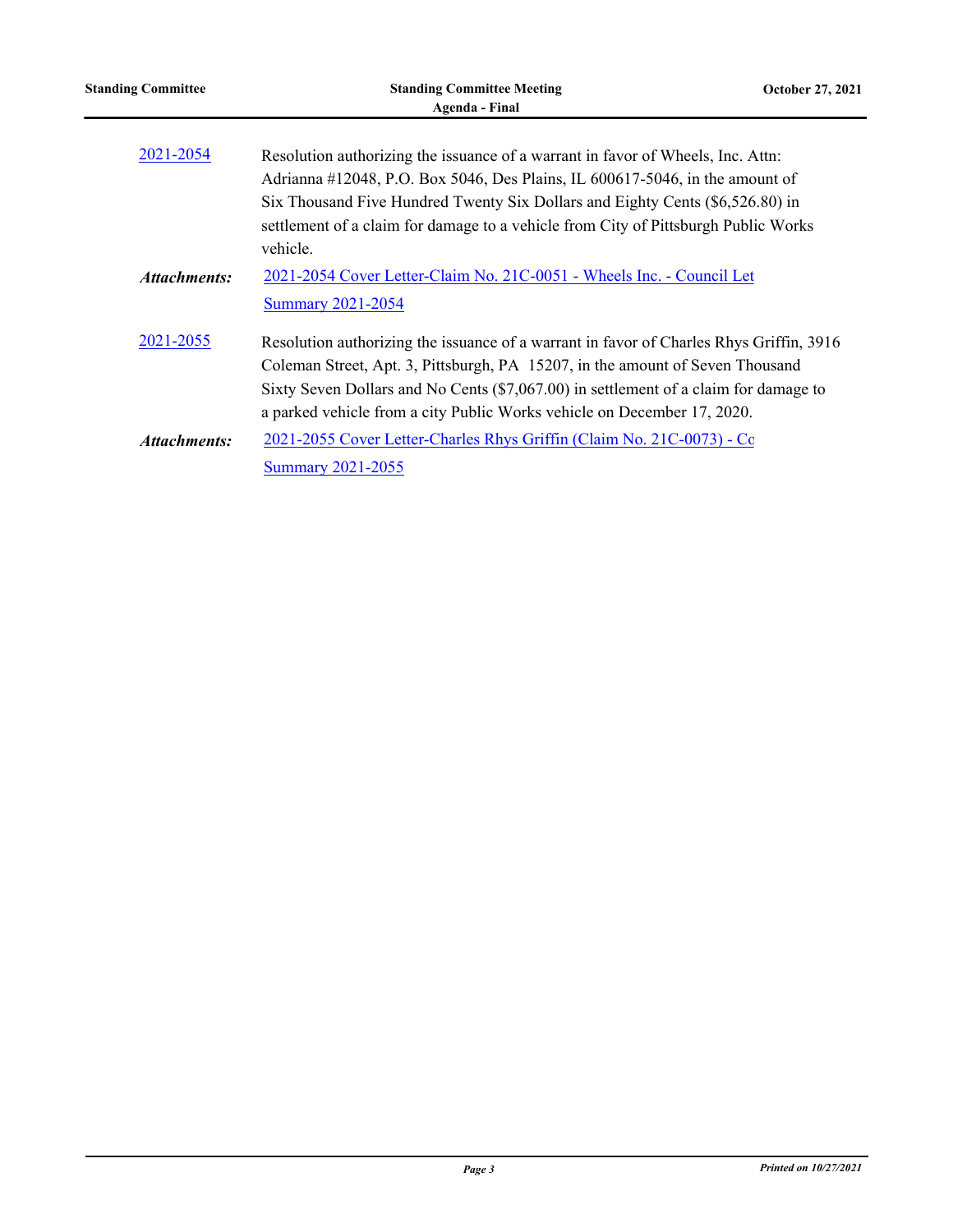#### **INVOICES**

#### **INVOICES FOR COUNCIL APPROVAL**

**The following departmental invoices not covered under a contract with the City shall be paid by the City Controller after the invoices have been approved by City Council at the October 27th Standing Committees meeting. A completed standard form detailing the expenditures is attached to all of the below listed invoices. No payments will be made to any of the below listed vendors prior the approval of City Council.**

**CITY COUNCIL**

**Analogue Imaging – yearly warranty for book scanner 3,500.00**

**Brillman, Laura – intern (Dist. 8) 288.00**

**Kail-Smith, Theresa – reimb/food for evening meeting (Dist. 2) 60.46**

**Legacy International Worship Center – donation (Dist. 1) 250.00**

**S & S Candy – candy for community events (Dist. 2) 384.90**

#### **OFFICE OF EQUITY**

**Global Wordsmiths – translation services 175.00**

#### **I&P**

**Barone Nicole – reimbursement for soda 7.49**

#### **CHR**

**Fair Housing Partnership of Greater Pittsburgh – fair housing testing 1,200.00**

## **FINANCE**

**K-7 Parking Company – commercial parking lease 155.00**

**Stanley Convergent Security Solutions – security monitoring, cashier's office 183.60**

**Zilch, Robert – reimbursement for mileage 118.16**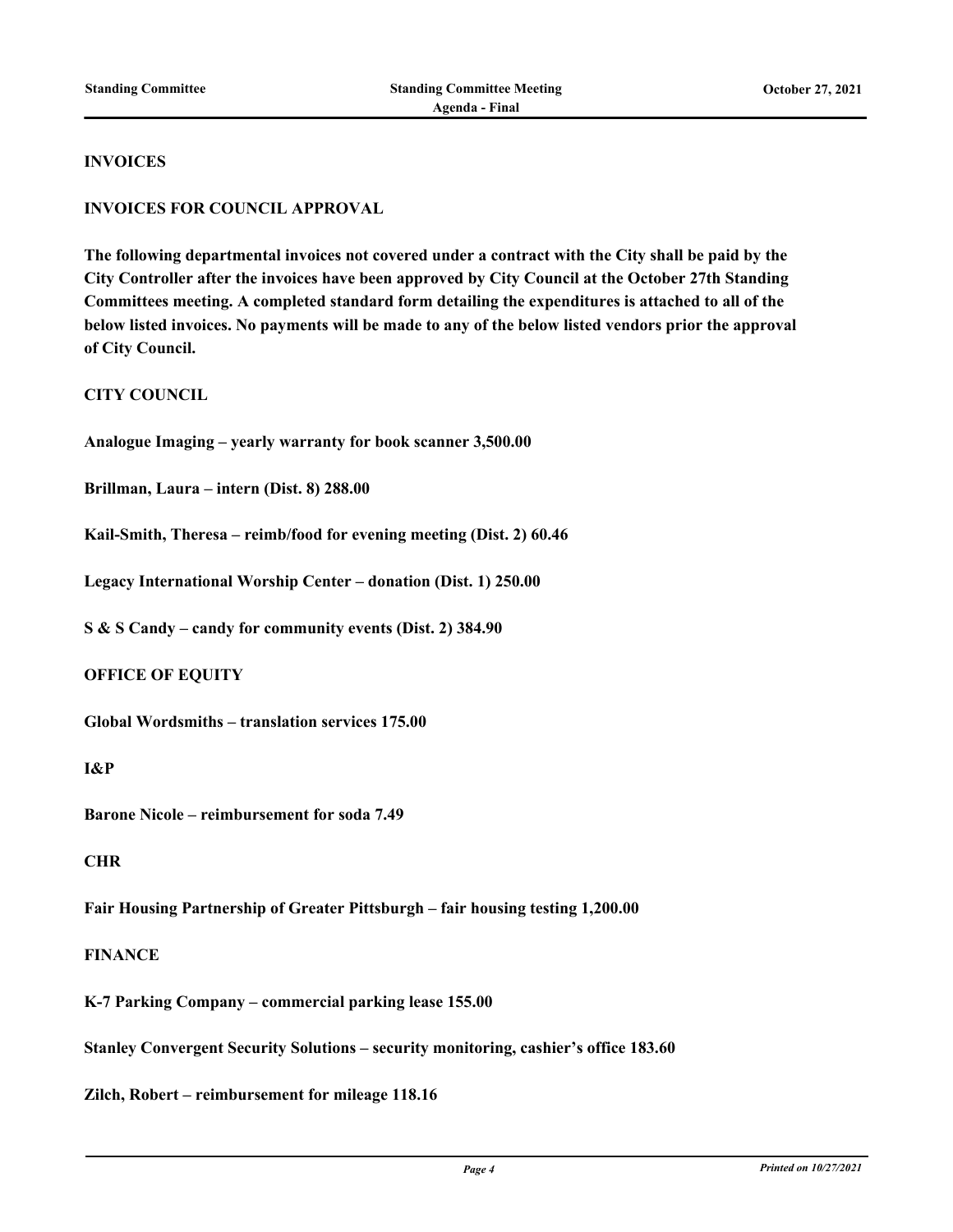#### **LAW**

**Thompson West – legal publications 806.30**

**Pittsburgh Collision and Reconstructive – collision reconstruction expert 2,783.40**

**Fraternal Order of Police - contractually obligated payment to legal defense fund 50,000.00**

**DeSimone, Jane, Arbitrator – arbitrator services for arbitration hearing 700.00**

**Creo, Robert A – arbitrator services for arbitration hearing 3,000.00**

**AKF Reporters Incorporated – video deposition of expert witness 626.15**

**Baumiller, Lawrence – reimbursement for continuing legal education 305.00**

**Walsh Barnes & Zumpella – medical records 329.44**

**Magna Legal Services – discovery deposition 998.75**

**Esquire Deposition Solutions – discovery deposition 424.60**

# **HUMAN RESOURCES**

**YourMembership.com Inc – advertising 805.50**

#### **PLANNING**

**Everett, Stephanie Joy – virtual conference event: Rail~Volution 2021 100.00**

**Kossis, Andrea Lavin – reimbursement for event: Rail~Volution 2021 100.00**

#### **PLI**

**Freyermuth, Ronald E – reimbursement for state certification 104.87 Perry, Gina – reimbursement for state certification 104.87**

**McDonald, Ian – reimbursement for state certification 104.87**

**Williams, Lance – reimbursement for state certification 104.87**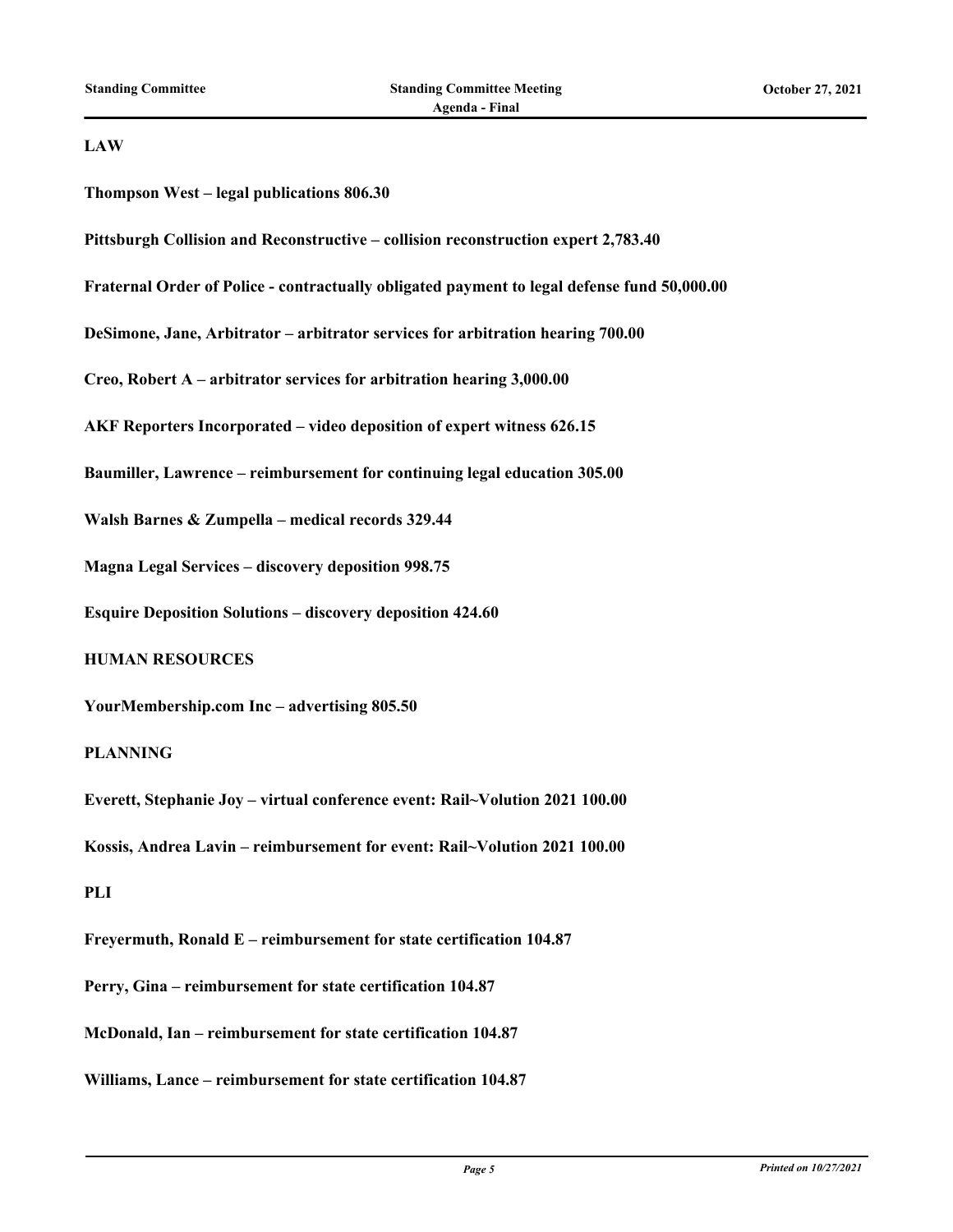#### **Ballein, Alyssa – reimbursement for state certification 104.87**

**Henderson, Akil – reimbursement for state certification 219.00**

**Mariani, Mark – reimbursement for state certification 105.00**

#### **PUBLIC SAFETY ADMINISTRATION**

**Southside Community Council – reimbursement for annual community festival 1,000.00**

**DQE Communications – monthly high-speed service internet 275.00**

**POLICE**

**Weinheimer, Eric – reimbursement for fuel 80.81**

**Scanlon Counseling & Consulting – FFD and CI assessments 600.00**

**FIRE**

**Hydro Test Products – gauge calibration 273.60**

**Hydro Test Products – special pamphlets for hydrotest machine 389.51**

**WB Mason Co Inc – bottled water for water dispenser 99.96**

**WB Mason Co Inc – bottled water for water dispenser 27.00**

**3 Rivers Fire Equipment – special couplings 263.97**

**PUBLIC WORKS**

**Liberty Tire Recycling – tire recovery and disposal services (Solid Waste TF) 4,416.90**

**Zoresco Equipment Co – long term rental of storage trailers 240.00**

**DOMI**

**KDC – printing large quantity of postcards for community meeting 341.00**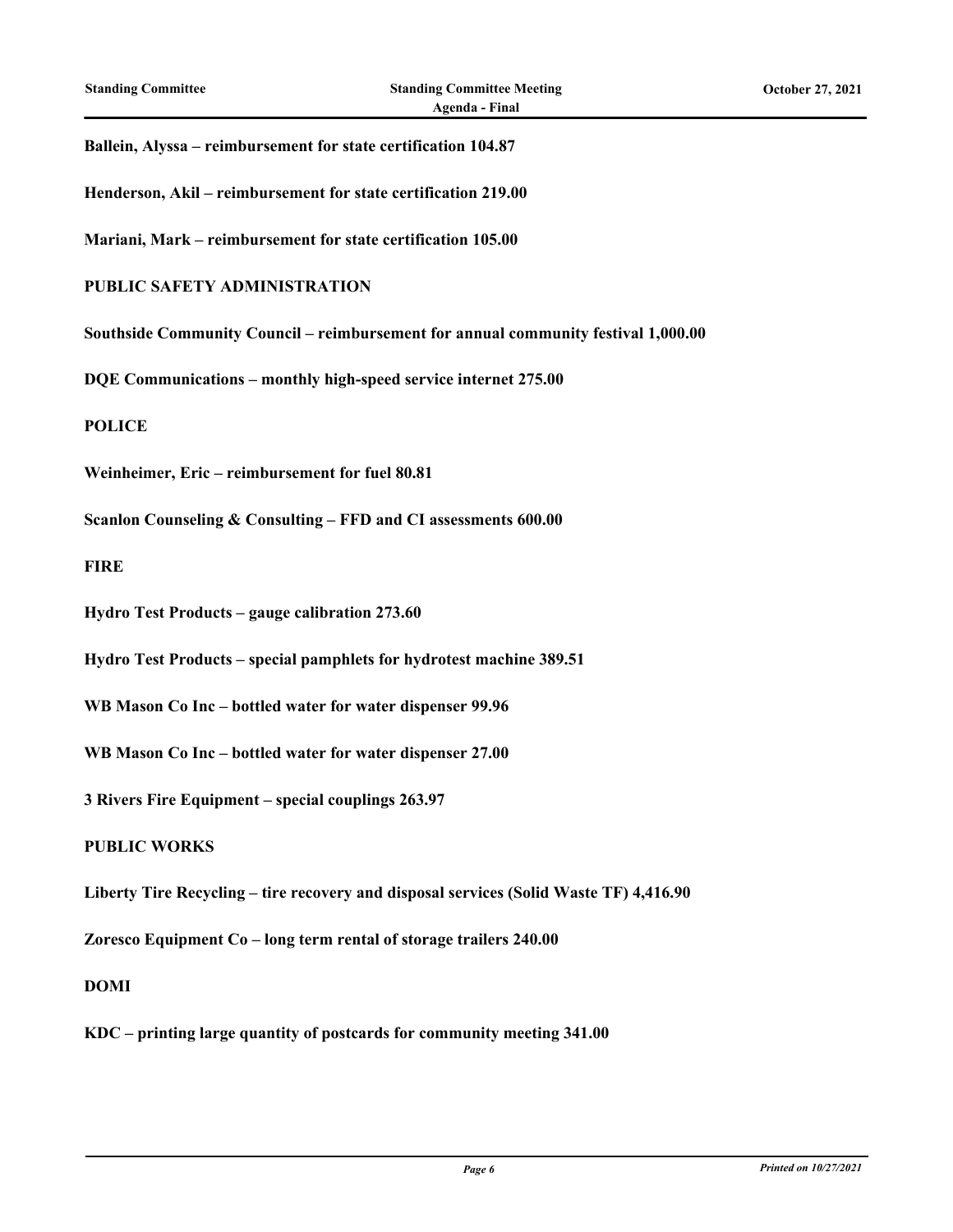#### **INTRA DEPARTMENTAL TRANSFERS**

**To: The Honorable President and Members of Council**

**From: Office of Management and Budget**

**Date: 10/22/2021**

**Re: Intradepartmental transfer**

**Dear President and Members of Council:**

**Per Resolution 650 of 2020, which authorizes City Council to approve intradepartmental transfers throughout the 2021 Fiscal Year, the Office of Management and Budget would like to make the following transfer(s):**

**Department of Law**

**Amount from:**

**\$107,190.69 from 108000.52101 Health Insurance**

**\$11,792.04 from 108000.52111 Other Insurance**

**\$15,847.25 from 108000.53517 Legal Fees**

**Amount to:**

**\$134,829.98 to 108000.58101 Judgements**

**This transfer is needed to align available funding for upcoming settlements.**

## **P-CARD APPROVALS**

[Item 74](http://pittsburgh.legistar.com/gateway.aspx?m=l&id=/matter.aspx?key=26986) P-Cards

*Attachments:* [Weekly Council Report 10-13-21 - 10-19-21](http://pittsburgh.legistar.com/gateway.aspx?M=F&ID=b5969eeb-291c-415f-8aaf-c71b03cde162.xlsx)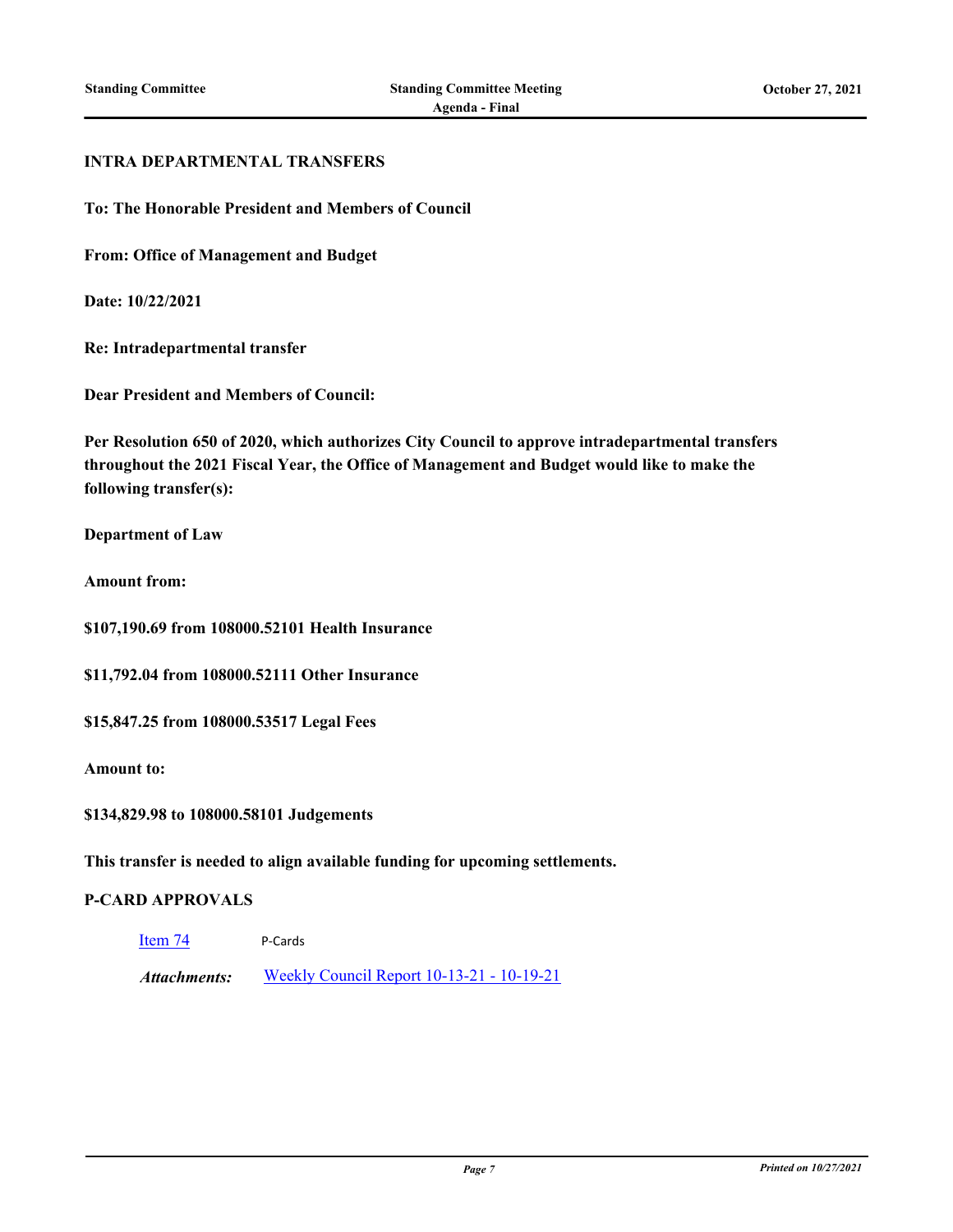# **PUBLIC SAFETY SERVICES COMMITTEE, MR. O'CONNOR, CHAIR**

## **NEW PAPERS**

| 2021-2056           | Resolution authorizing the issuance of a warrant in favor of the Port Authority of |
|---------------------|------------------------------------------------------------------------------------|
|                     | Allegheny County, 345 Sixth Avenue, Pittsburgh, PA 15222, in an amount not to      |
|                     | exceed TWENTY-FOUR THOUSAND, SEVEN HUNDRED TWO DOLLARS                             |
|                     | AND FIFTY CENTS (\$24,702.50), for transportation services provided for the        |
|                     | 2019 City of Pittsburgh Richard S. Caliguiri Great Race on September 29, 2019, and |
|                     | 2021 City of Pittsburgh Richard S. Caliguiri Great Race on September 26, 2021.     |
| <b>Attachments:</b> | 2021-2056 Cover Letter-211011 - Port Authority warrant letter                      |
|                     | 2021-2056 - Port Authority GR 2019                                                 |
|                     | 2021-2056 - Port Authority GR 2021                                                 |
|                     | <b>Summary 2021-2056</b>                                                           |

# **PUBLIC WORKS COMMITTEE, MR. COGHILL, CHAIR**

# **SUPPLEMENTAL - NEW PAPERS**

| 2021-2071    | Resolution authorizing the Mayor and the Director of the Department of Public                |
|--------------|----------------------------------------------------------------------------------------------|
|              | Works, to enter into an Agreement or Agreements, or the use of existing Agreements,          |
|              | between the City of Pittsburgh and Brighton Heights Citizens Federation (BHCF), a            |
|              | 501(c) non-profit organization, in order that the Brighton Heights Citizens Federation       |
|              | (BHCF) will utilize a part of the first floor of the City of Pittsburgh building, located at |
|              | 3515 McClure Avenue, for temporary storage. The term of the lease shall not exceed           |
|              | twelve $(12)$ months. The Agreement $(s)$ shall be in a form approved by the City            |
|              | Solicitor.                                                                                   |
| Attachments: | 2021-2071 Cover Letter-PW letter                                                             |
|              | <b>Summary 2021-2071</b>                                                                     |

**NEW PAPERS**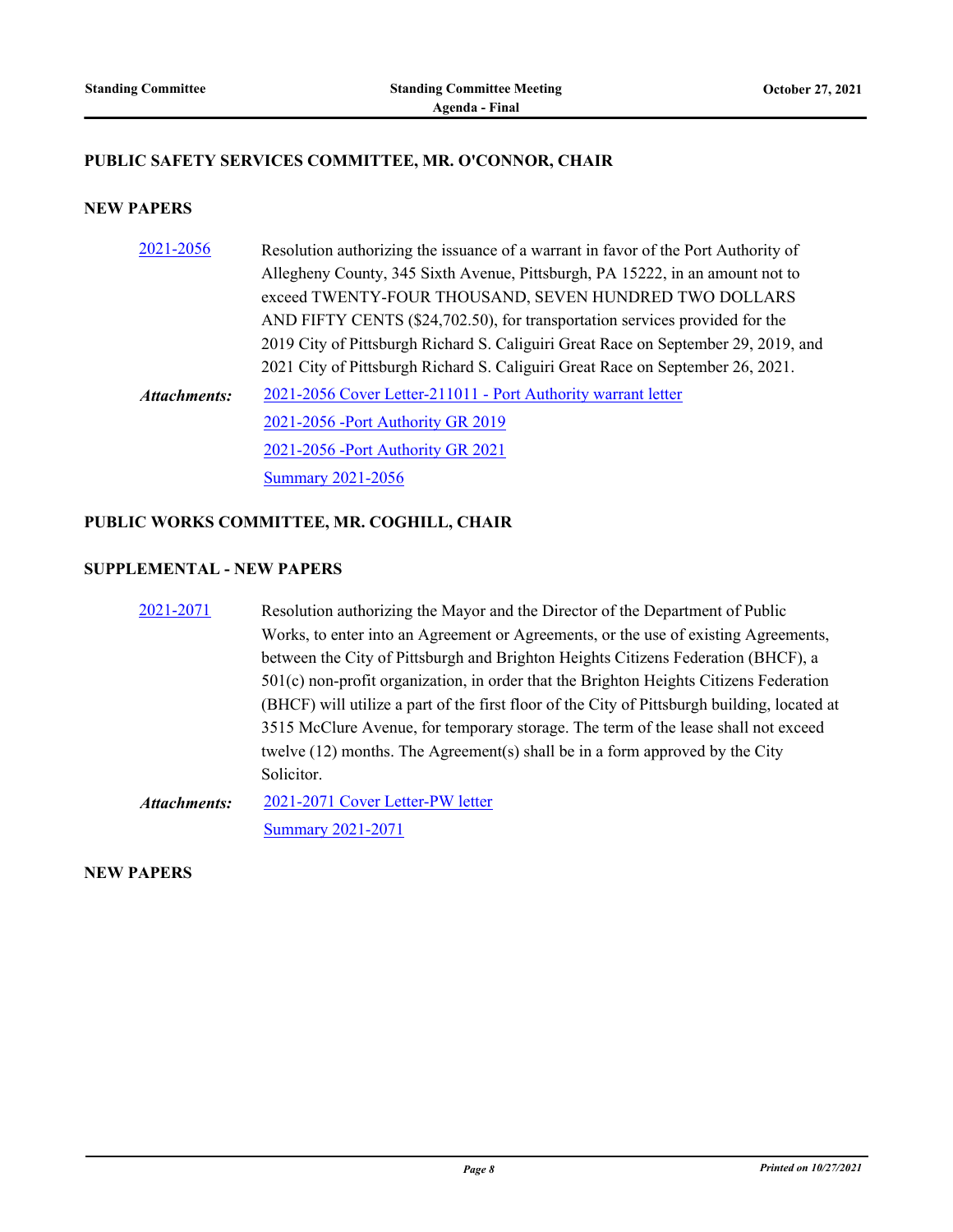| <b>Standing Committee</b>                                                                                                                                                                                                                                                                                                                                                                                                                                                                                                                                                          | <b>Standing Committee Meeting</b><br><b>Agenda - Final</b>                                                                                                                                                                                                                                                                                                                                                                                                                                                                                                                                                                                                                                                                                                          | October 27, 2021 |
|------------------------------------------------------------------------------------------------------------------------------------------------------------------------------------------------------------------------------------------------------------------------------------------------------------------------------------------------------------------------------------------------------------------------------------------------------------------------------------------------------------------------------------------------------------------------------------|---------------------------------------------------------------------------------------------------------------------------------------------------------------------------------------------------------------------------------------------------------------------------------------------------------------------------------------------------------------------------------------------------------------------------------------------------------------------------------------------------------------------------------------------------------------------------------------------------------------------------------------------------------------------------------------------------------------------------------------------------------------------|------------------|
| 2021-2046<br>Resolution authorizing the Mayor and the Director of the Department of Public<br>Works, on behalf of the Shade Tree Commission using funds of the Shade Tree Trust<br>Fund (Resolution 490 of 2020), controlled by the Department of Public Works<br>(DPW), to enter into a Cooperation Agreement for Tree-Related Activities and<br>Services with Tree Pittsburgh not to exceed Twenty-Five Thousand, Seven Hundred<br>Thirty Seven Dollars and sixty nine cents (\$25,737.69) to enable<br>reimbursement/payment to TREE PITTSBURGH for work in calendar year 2020. |                                                                                                                                                                                                                                                                                                                                                                                                                                                                                                                                                                                                                                                                                                                                                                     |                  |
| <b>Attachments:</b>                                                                                                                                                                                                                                                                                                                                                                                                                                                                                                                                                                | 2021-2046 Cover Letter-Tree Pgh 10-7-21<br><b>Summary 2021-2046</b>                                                                                                                                                                                                                                                                                                                                                                                                                                                                                                                                                                                                                                                                                                 |                  |
| 2021-2047                                                                                                                                                                                                                                                                                                                                                                                                                                                                                                                                                                          | Resolution authorizing the Mayor and Director of the Department of Mobility and<br>Infrastructure (DOMI) to execute relevant agreements to receive grant funding from<br>the Pennsylvania Department of Transportation's Green Light - Go Grant for the<br>Fiber Network Expansion Project further providing for an agreement and<br>expenditures not to exceed TWO HUNDRED SIXTY SIX THOUSAND SEVEN<br>HUNDRED THIRTY SIX (\$266,736.00) dollars for this stated purpose. The grant<br>requires a match from the City of Pittsburgh in the amount of SIXTY SIX<br>THOUSAND SIX HUNDRED EIGHTY FOUR (\$66,684.00) dollars for a total<br>project cost of THREE HUNDRED THIRTY THREE THOUSAND FOUR<br>HUNDRED TWENTY (\$333,420.00) dollars for this stated purpose. |                  |
| <b>Attachments:</b>                                                                                                                                                                                                                                                                                                                                                                                                                                                                                                                                                                | 2021-2047 Cover Letter-Green Light - Fiber Optics Letter kal<br><b>Summary 2021-2047</b>                                                                                                                                                                                                                                                                                                                                                                                                                                                                                                                                                                                                                                                                            |                  |
| 2021-2048                                                                                                                                                                                                                                                                                                                                                                                                                                                                                                                                                                          | Resolution authorizing the Mayor and Director of the Department of Mobility and<br>Infrastructure (DOMI) to execute relevant agreements to receive grant funding from<br>the Pennsylvania Department of Transportation's Green Light - Go Grant for the East<br>End Signal Retiming Project further providing for an agreement and expenditures not<br>to exceed ONE HUNDRED THIRTY TWO THOUSAND (\$132,000.00) dollars<br>for this stated purpose. The grant requires a match from the City of Pittsburgh in the<br>amount of THIRTY THREE THOUSAND (\$33,000.00) dollars for a total project<br>cost of ONE HUNDRED SIXTY FIVE THOUSAND (\$165,000.00) dollars for<br>this stated purpose.                                                                        |                  |
| <b>Attachments:</b>                                                                                                                                                                                                                                                                                                                                                                                                                                                                                                                                                                | 2021-2048 Cover Letter-Green Light - East End Updates Letter kal                                                                                                                                                                                                                                                                                                                                                                                                                                                                                                                                                                                                                                                                                                    |                  |
|                                                                                                                                                                                                                                                                                                                                                                                                                                                                                                                                                                                    | <b>Summary 2021-2048</b>                                                                                                                                                                                                                                                                                                                                                                                                                                                                                                                                                                                                                                                                                                                                            |                  |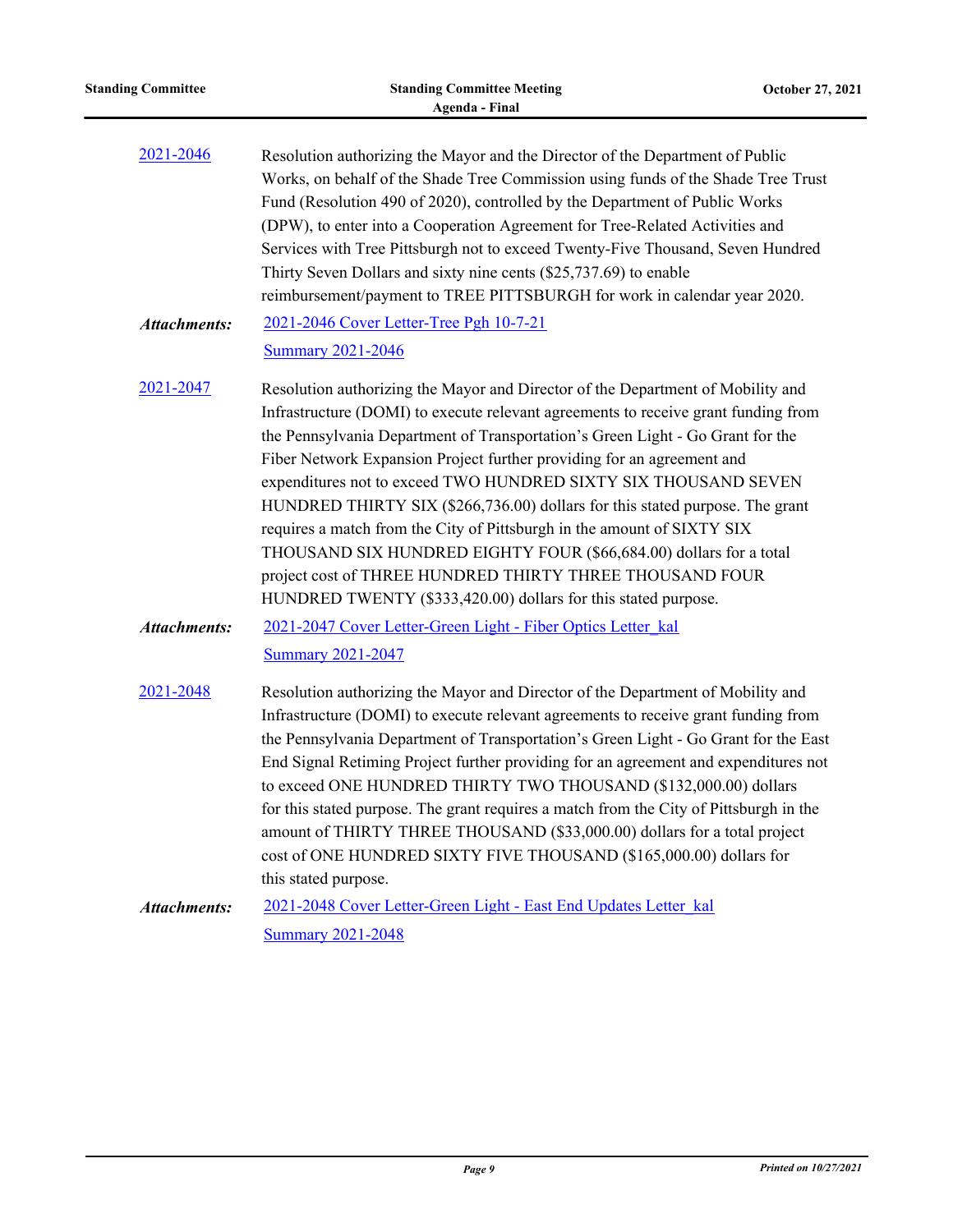| <b>Standing Committee</b> | <b>Standing Committee Meeting</b><br>Agenda - Final                                                                                                                                                                                                                                                                                                                        | <b>October 27, 2021</b> |
|---------------------------|----------------------------------------------------------------------------------------------------------------------------------------------------------------------------------------------------------------------------------------------------------------------------------------------------------------------------------------------------------------------------|-------------------------|
| 2021-2049                 | Resolution amending Resolution 22 of 2020, entitled "authorizing the Mayor and<br>Director of the Department of Mobility and Infrastructure to execute relevant<br>agreements with the Redevelopment Authority of Allegheny County to receive grant<br>funding to support Homewood Complete Streets Planning project" to increase the<br>amount of grant funding received. |                         |
| Attachments:              | 2021-2049 Cover Letter-Homewood Active Allegheny Extension kal<br><b>Summary 2021-2049</b>                                                                                                                                                                                                                                                                                 |                         |

# **HUMAN RESOURCES COMMITTEE, MR. KRAUS, CHAIR**

# **NEW PAPERS**

| 2021-2052                                                                          | Resolution amending Resolution No. 800 of 2017 (effective December 28, 2017),       |  |  |
|------------------------------------------------------------------------------------|-------------------------------------------------------------------------------------|--|--|
|                                                                                    | which authorized the City of Pittsburgh to enter into a Professional Services       |  |  |
|                                                                                    | Agreement(s) with UPMC Benefits Management Services, Inc. d/b/a WorkPartners        |  |  |
|                                                                                    | for services relating to the administration of the City's workers' compensation     |  |  |
| program, pursuant to the Pennsylvania Workers' Compensation Act, by increasing the |                                                                                     |  |  |
|                                                                                    | cost by a sum not to exceed Three Million Three Hundred Fifty Thousand Six          |  |  |
|                                                                                    | Hundred Sixty-Two Dollars (\$3,350,662.00) for an additional three years of service |  |  |
| Attachments:                                                                       | 2021-2052 Cover Letter-Council Letter WP Extension 2021 signed                      |  |  |
|                                                                                    | <b>Summary 2021-2052</b>                                                            |  |  |

# **LAND USE AND ECONOMIC DEVELOPMENT COMMITTEE, MR. WILSON, CHAIR**

# **NEW PAPERS**

| 2021-2057           | Resolution authorizing the Mayor and the Department of City Planning to execute      |
|---------------------|--------------------------------------------------------------------------------------|
|                     | relevant agreements to receive grant funding from the U.S. Department of Agriculture |
|                     | Natural Resources Conservation Service Community Compost and Food Waste              |
|                     | Reduction grant program to support a municipal composting program feasibility study  |
|                     | and further providing for an agreement and expenditures not to exceed NINETY         |
|                     | THOUSAND (\$90,000.00) dollars for this stated purpose. The grant requires an        |
|                     | in-kind match from the City of Pittsburgh in the amount of TWENTY EIGHT              |
|                     | THOUSAND (\$28,000.00) dollars for this stated purpose.                              |
| <b>Attachments:</b> | 2021-2057 Cover Letter-2021 USDA Community Composting Letter                         |
|                     | <b>Summary 2021-2057</b>                                                             |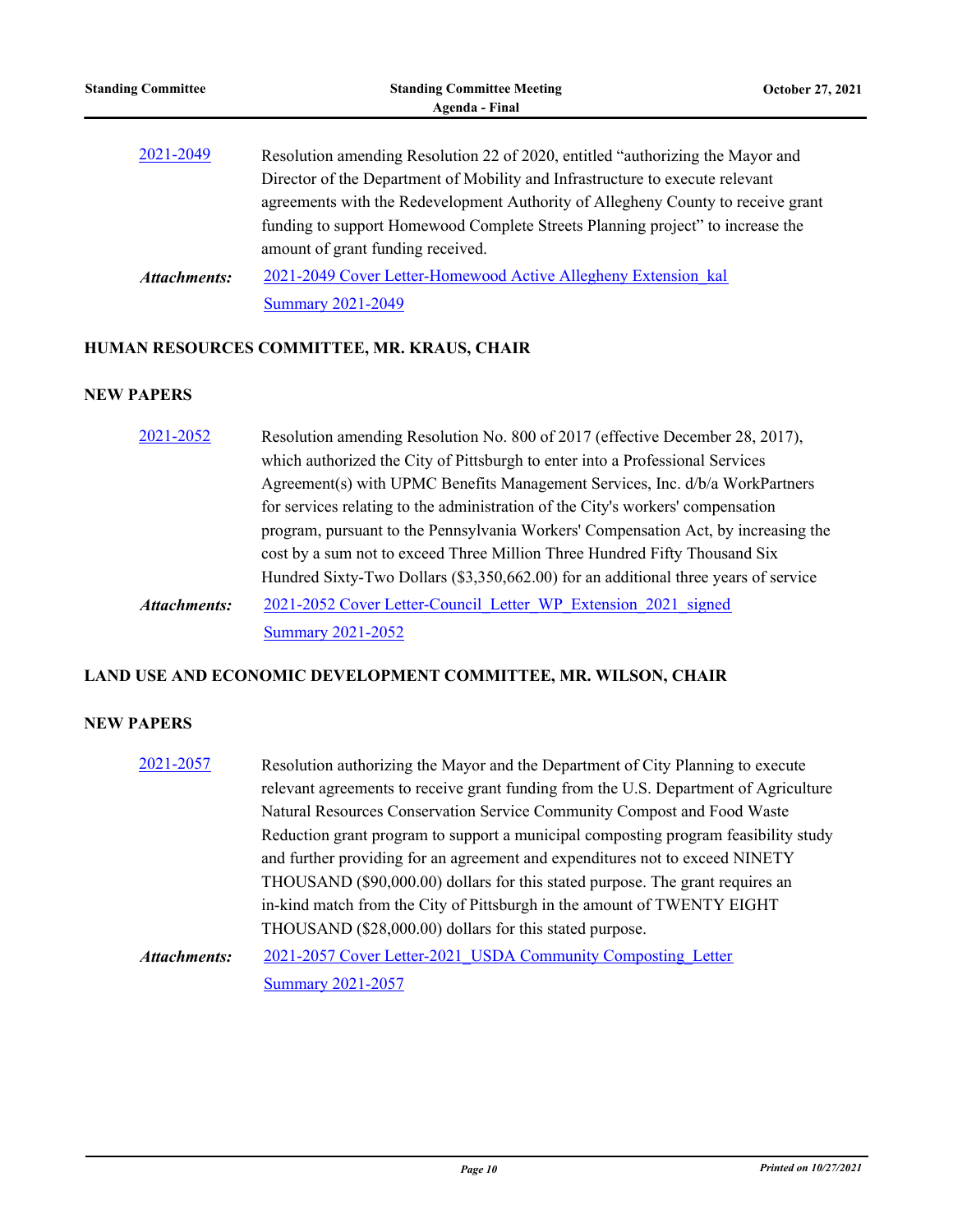practices in accordance with Chapter 170: Fees. [2021-2060 Rental Registration Ordinance Mayor Letter](http://pittsburgh.legistar.com/gateway.aspx?M=F&ID=001ab7be-74df-4241-9890-cf8c6f0c8d8e.docx) [2021-2060 Rental Registration Ordinance FIS](http://pittsburgh.legistar.com/gateway.aspx?M=F&ID=33bb510c-899f-4b45-9867-be79ec13000c.docx) *Attachments:*

# **INNOVATION, PERFORMANCE AND ASSET MANAGEMENT COMMITTEE, MRS. STRASSBURGER, CHAIR**

# **DEFERRED PAPERS**

| 2020-0521           | Resolution repealing, amending and re-enacting Resolution Number 18 of 1983,             |
|---------------------|------------------------------------------------------------------------------------------|
|                     | effective January 20, 1983, titled, "Resolution authorizing and directing that the       |
|                     | Bureau of Cable Communications, Department of Public Works, broadcast all of             |
|                     | Council's regular legislative sessions, standing committee meetings;", setting forth the |
|                     | responsibilities of the Department of Innovation and Performance with respect to         |
|                     | meetings of City Council, and to reflect various changes in the City's Departmental      |
|                     | organization structure and other changes to reflect technological innovations since      |
|                     | 1983.                                                                                    |
|                     | <b>SPONSOR/S: COUNCIL MEMBER BURGESS</b>                                                 |
| 2021-1852           | Resolution authorizing the Urban Redevelopment Authority of Pittsburgh to acquire all    |
|                     | the City's Right, Title and Interest, if any, in and to the Publicly-Owned Property in   |
|                     | the 20th Ward of the City of Pittsburgh designated in the Deed Registry Office of        |
|                     | Allegheny County as Block 42-M, Lot 22 (Council District No. 2 - Zephyr Avenue -         |
|                     | southwest side of Zephyr Avenue south of Sherwood Avenue).                               |
| <b>Attachments:</b> | 2021-1852 Cover Letter-2929 Zephyr Avenue Letter 09072021                                |
|                     | <b>Summary 2021-1852</b>                                                                 |

# **INTERGOVERNMENTAL AFFAIRS COMMITTEE, MS. GROSS, CHAIR**

## **SUPPLEMENTAL - NEW PAPERS**

| 2021-2081    | Resolution approving Execution of a Deed by and between the Urban                 |
|--------------|-----------------------------------------------------------------------------------|
|              | Redevelopment Authority of Pittsburgh and the City of Pittsburgh, for the sale of |
|              | Block 31-G, Lot 200, in the 31st Ward and Block 32-H, Lot 100, in the 16th Ward   |
|              | of the City of Pittsburgh (Hays Woods - Council District No. 5).                  |
| Attachments: | 2021-2081 Cover Letter-Hays Woods Letter 10192021.docx                            |
|              | <b>Summary 2021-2081</b>                                                          |

# **NEW PAPERS**